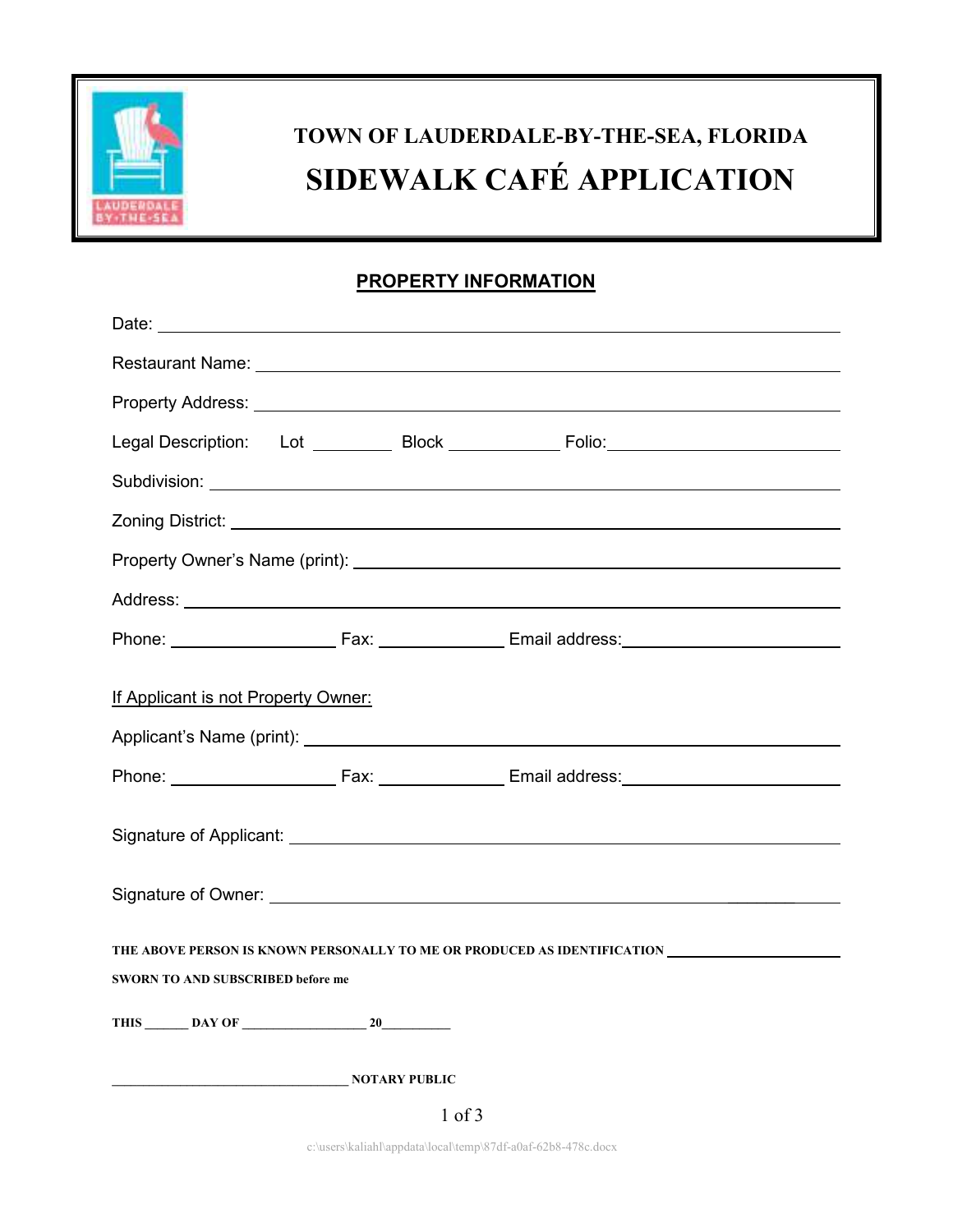## **SIDEWALK CAFÉ PERMIT REQUIREMENTS**

#### **The requirements for a sidewalk café are found in the Town's Code of Ordinances, Chapter 17, Article VI, Sections 17-85 through 17-95, as amended, a copy of which is attached.**

Applications shall be reviewed for compliance with Town Code and must be approved by the Town Manager or designee.

#### **The following information shall be submitted with the attached permit application:**

- 1. A copy of a valid Town of Lauderdale-By-The-Sea Business Tax Receipt to operate a restaurant adjacent to the sidewalk area which is the subject of the application.
- 2. The number of bathrooms in the restaurant.
- 3. The number of seats in the restaurant and proposed number of seats for the sidewalk café.
- 4. Evidence of insurance containing terms required under Town Code section 17-90.
- 5. An 8  $\frac{1}{2}$  X 11 drawing to legible scale showing the layout and dimensions of the existing sidewalk area and adjacent private property, proposed location and square footage of café area, number of tables and chairs, and any other sidewalk obstruction either existing or proposed (i.e. trees, parking meters, bus shelters, sidewalk benches, trash receptacles, etc…) within the pedestrian area.
- 6. Photographs, drawings or manufacturer's brochures fully describing the appearance of all proposed tables, chairs, umbrellas or other objects related to the sidewalk cafe'.
- 7. A nonrefundable application fee of: i. One hundred fifty dollars (\$150.00) for sidewalk cafe's operated only on private property.
	- ii. One hundred seventy-five dollars (\$175.00) for sidewalk cafe's located on the right-of-way.

**NOTE: The Town Code provides for cost recovery of outside consultants, legal advertising costs, direct mail notice costs, etc. and, depending on the scale of the project, an additional deposit may be required at the time of application submittal.** 

| FOR ADMINISTRATIVE USE ONLY:     |
|----------------------------------|
| Date Application submitted:      |
| Date Application found complete: |
| Non-refundable Application Fee:  |
|                                  |